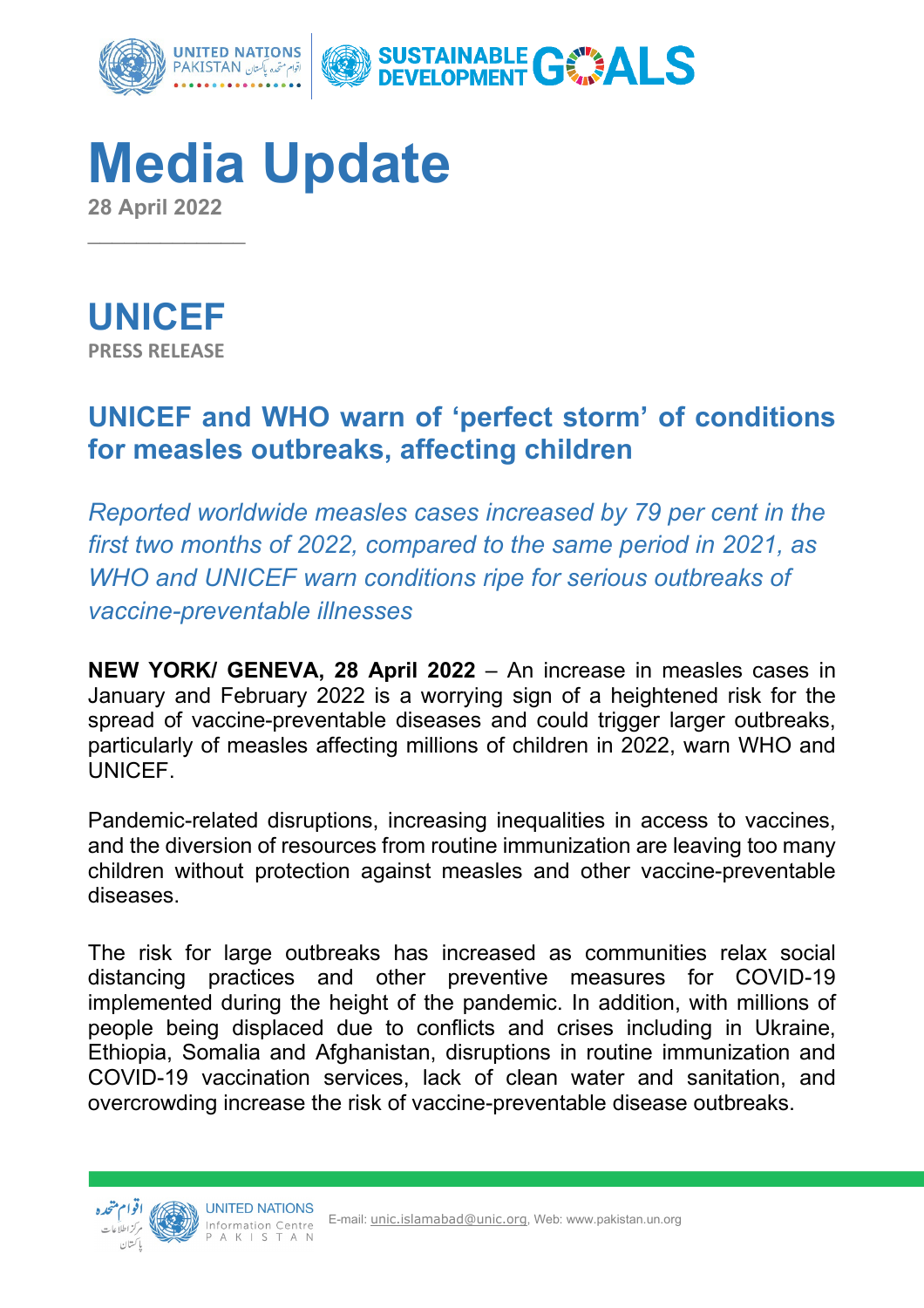

Almost 17,338 measles cases were reported worldwide in January and February 2022, compared to 9,665 during the first two months of 2021. As measles is very contagious, cases tend to show up quickly when vaccination levels decline. The agencies are concerned that outbreaks of measles could also forewarn outbreaks of other diseases that do not spread as rapidly.

Apart from its direct effect on the body, which can be lethal, the measles virus also weakens the immune system and makes a child more vulnerable to other infectious diseases like pneumonia and diarrhoea, including for months after the measles infection itself among those who survive. Most cases occur in settings that have faced social and economic hardships due to COVID-19, conflict, or other crises, and have chronically weak health system infrastructure and insecurity.

"Measles is more than a dangerous and potentially deadly disease. It is also an early indication that there are gaps in our global immunization coverage, gaps vulnerable children cannot afford," said Catherine Russell, UNICEF Executive Director. "It is encouraging that people in many communities are beginning to feel protected enough from COVID-19 to return to more social activities. But doing so in places where children are not receiving routine vaccination creates the perfect storm for the spread of a disease like measles."

In 2020, 23 million children missed out on basic childhood vaccines through routine health services, the highest number since 2009 and 3.7 million more than in 2019.

| Top 5 countries with reported measles cases in the last 12 months,<br>until April 2022 <sup>1</sup> |                                            |                                     |                                                                    |                                                                        |
|-----------------------------------------------------------------------------------------------------|--------------------------------------------|-------------------------------------|--------------------------------------------------------------------|------------------------------------------------------------------------|
| Country                                                                                             | <b>Reported</b><br><b>Measles</b><br>cases | Rate<br>per<br>millio<br>n<br>cases | <b>First dose</b><br>measles<br>coverage<br>(%), 2019 <sup>2</sup> | <b>First dose</b><br>measles<br>coverage<br>$(\%)$ , 2020 <sup>3</sup> |
| Somalia                                                                                             | 9,068                                      | 554                                 | 46                                                                 | 46                                                                     |
| Yemen                                                                                               | 3,629                                      | 119                                 | 67                                                                 | 68                                                                     |
| Afghanist                                                                                           |                                            |                                     |                                                                    |                                                                        |
| an                                                                                                  | 3,628                                      | 91                                  | 64                                                                 | 66                                                                     |
| Nigeria                                                                                             | 12341                                      | 58                                  | 54                                                                 | 54                                                                     |
| Ethiopia                                                                                            | 3039                                       | 26                                  | 60                                                                 | 58                                                                     |

As of April 2022, the agencies report 21 large and disruptive measles outbreaks around the world in the last 12 months. Most of the measles cases were reported in Africa and the East Mediterranean region. The figures are likely higher as the pandemic has

<span id="page-1-2"></span>*<sup>3</sup> Source: WHO/UNICEF estimates of national immunization coverage, 2020 revision.*



<span id="page-1-0"></span>*<sup>1</sup> Source: Provisional data based on monthly data reported to WHO as of April 2022*

<span id="page-1-1"></span>*<sup>2</sup> Source: WHO/UNICEF estimates of national immunization coverage, 2020 revision.*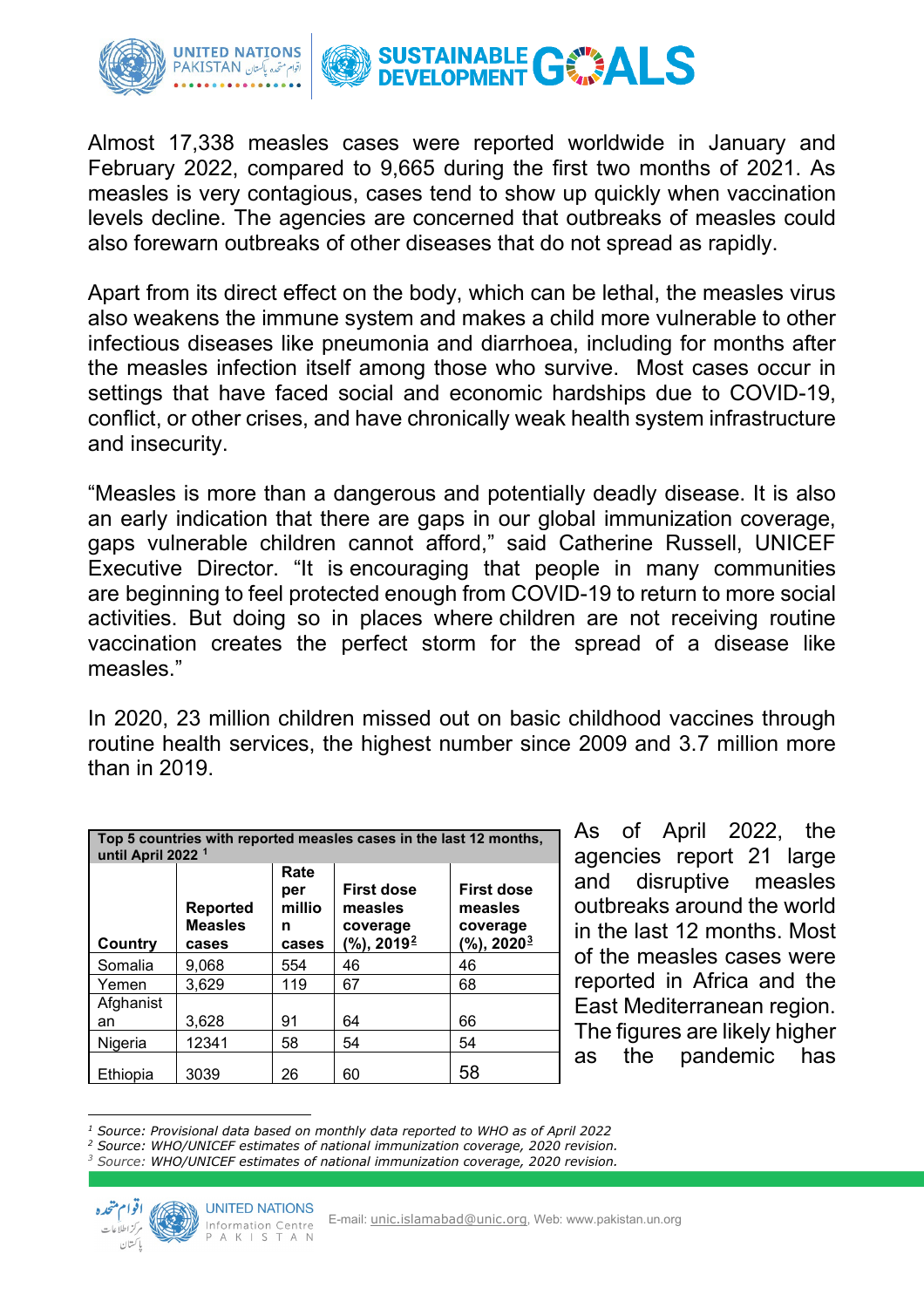

disrupted surveillance systems globally, with potential underreporting.

Countries with the largest measles outbreaks since the past year include Somalia, Yemen, Nigeria, Afghanistan, and Ethiopia. Insufficient measles vaccine coverage is the major reason for outbreaks, wherever they occur.

"The COVID-19 pandemic has interrupted immunization services, health systems have been overwhelmed, and we are now seeing a resurgence of deadly diseases including measles. For many other diseases, the impact of these disruptions to immunization services will be felt for decades to come," said Dr Tedros Adhanom Ghebreyesus, Director-General of the World Health Organization. "Now is the moment to get essential immunization back on track and launch catch-up campaigns so that everybody can have access to these life-saving vaccines."

As of 1 April 2022, 57 vaccine-preventable disease campaigns in 43 countries that were scheduled to take place since the start of the pandemic are still postponed, impacting 203 million people, most of whom are children. Of these, 19 are measles campaigns, which put 73 million children at risk of measles due to missed vaccinations. In Ukraine, the measles catch-up campaign of 2019 was interrupted due to the COVID-19 pandemic and thereafter due to the war. Routine and catch-up campaigns are needed wherever access is possible to help make sure there are not repeated outbreaks as in 2017-2019, when there were over 115,000 cases of measles and 41 deaths in the country – this was the highest incidence in Europe.

Coverage at or above 95 per cent with two doses of the safe and effective measles vaccine can protect children against measles. However, COVID-19 pandemic-related disruptions have delayed the introduction of the second dose of the measles vaccine in many countries.

As countries work to respond to outbreaks of measles and other vaccinepreventable diseases, and recover lost ground, UNICEF and WHO, along with partners such as Gavi, the Vaccine Alliance, the partners of the Measles & Rubella Initiative (M&RI), Bill & Melinda Gates Foundation, and others are supporting efforts to strengthen immunization systems by:

• Restoring services and vaccination campaigns so countries can safely deliver routine immunization programmes to fill the gaps left by the backsliding;

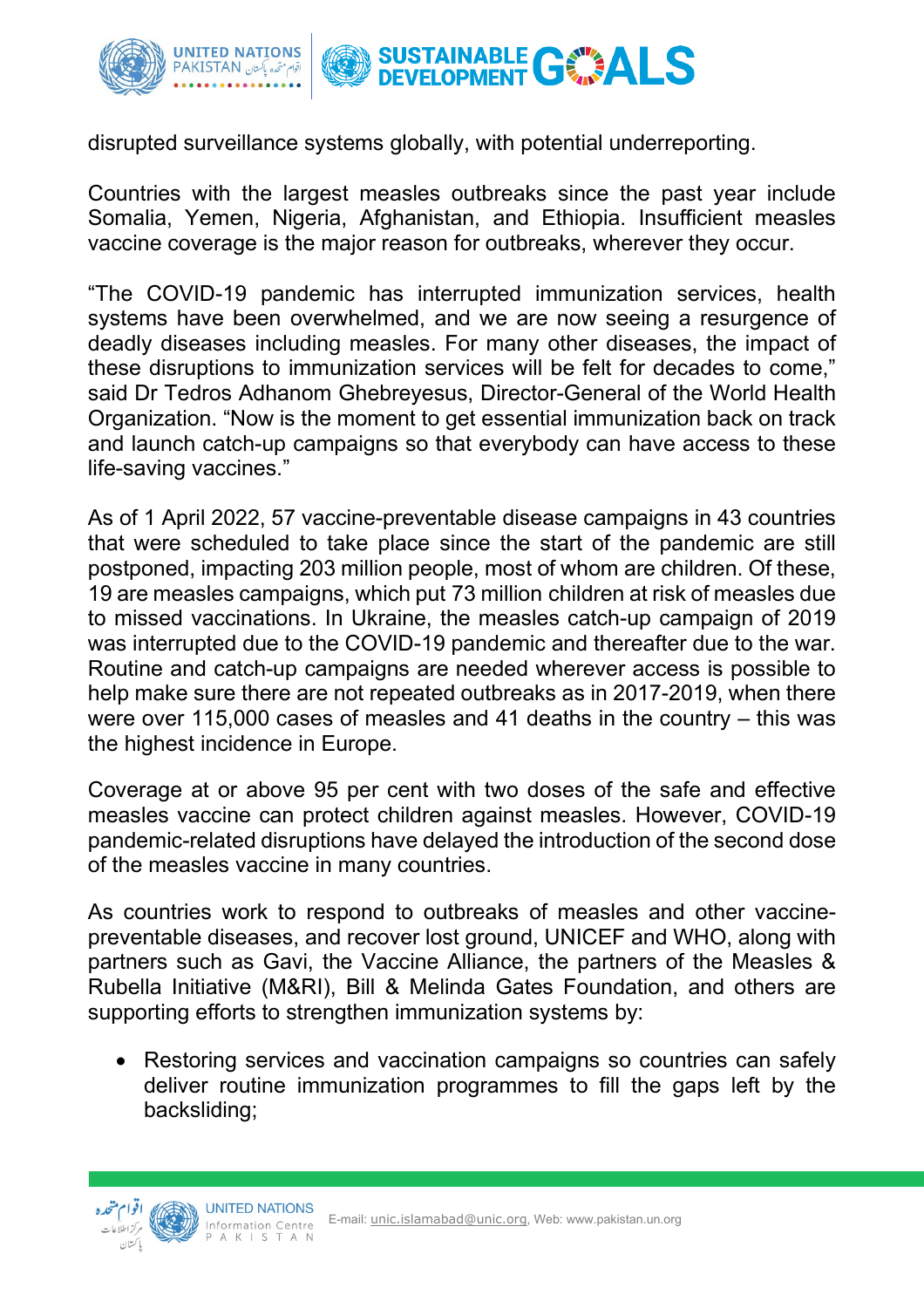

- Helping health workers and community leaders communicate actively with caregivers to explain the importance of vaccinations;
- Rectifying gaps in immunization coverage, including identifying communities and people who have been missed during the pandemic;
- Ensuring that COVID-19 vaccine delivery is independently financed and well-integrated into overall planning for immunization services so that it is not carried out at the cost of childhood and other vaccination services;
- Implementing country plans to prevent and respond to outbreaks of vaccine-preventable diseases and strengthening immunization systems as part of COVID-19 recovery efforts.

#### **######**

### **Download UNICEF photos and broll [here.](https://weshare.unicef.org/Package/2AMZIFFU9LAK)** Download [WHO photos](https://photos.hq.who.int/)

For more information on the 24-30 April [WHO World Immunization Week](https://www.who.int/campaigns/world-immunization-week/2022)  [campaign](https://www.who.int/campaigns/world-immunization-week/2022) and all [resources.](https://who.canto.global/v/WorldImmunizationWeek/landing)

#### **About UNICEF**

UNICEF works in some of the world's toughest places, to reach the world's most disadvantaged children. Across 190 countries and territories, we work for every child, everywhere, to build a better world for everyone. For more information about UNICEF and its work for children, visit [www.unicef.org.](http://www.unicef.org/)

Follow UNICEF on [Twitter](http://twitter.com/UNICEF) and [Facebook](https://www.facebook.com/unicef)

### **About WHO**

The World Health Organization provides global leadership in public health within the United Nations system. Founded in 1948, WHO works with 194 Member States across six regions, to promote health, keep the world safe and serve the vulnerable. Our goal for 2019-2023 is to ensure that a billion more people have universal health coverage, to protect a billion more people from health emergencies, and provide a further billion people with better health and well-being.

Visit [www.who.int](https://www.who.int/home) and follow WHO on [Twitter,](https://twitter.com/WHO) [Facebook,](https://www.facebook.com/WHO/) [Instagram,](https://www.instagram.com/who/) [LinkedIn,](https://www.linkedin.com/company/world-health-organization/) [TikTok,](https://www.tiktok.com/@who) [Pinterest,](https://www.pinterest.ch/worldhealthorganization/) [Snapchat,](https://www.snapchat.com/add/whorg) [YouTube,](https://www.youtube.com/WHO) [Twitch](https://www.twitch.tv/who) 

### **For more information, please contact:**

Sabrina Sidhu, UNICEF New York, +1 917 4761537, [ssidhu@unicef.org](mailto:ssidhu@unicef.org)  WHO Media inquiries, +41 22 791 2222, mediainquiries@who.int

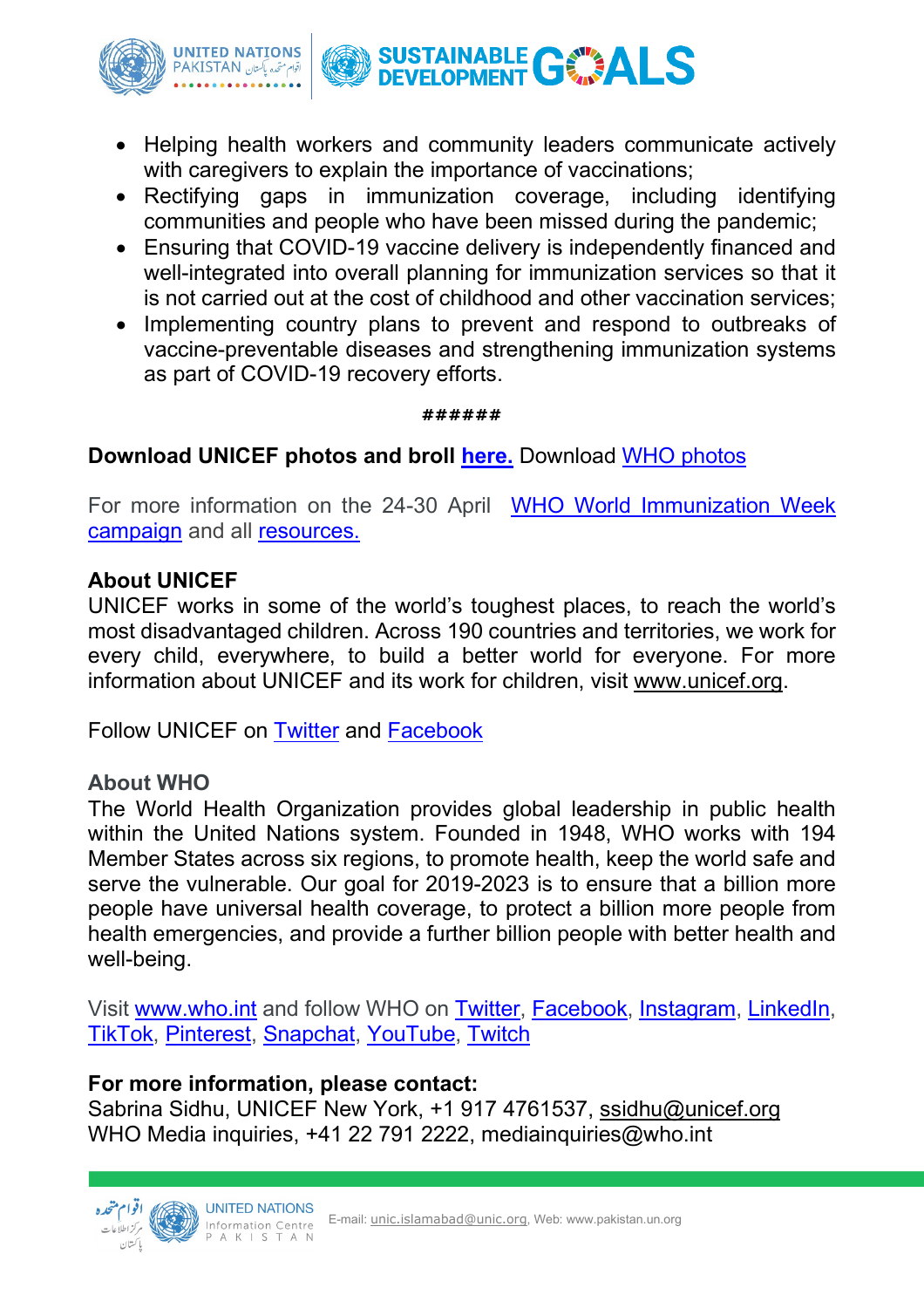

## **GLOBAL POLIO ERADICATION INITIATIVE CALLS FOR RENEWED COMMITMENTS TO ACHIEVE PROMISE OF A POLIO-FREE WORLD**

*US\$4.8 billion budget needed to implement new strategy and eradicate the infectious disease Germany announces it will co-host polio pledging moment in 2022* 

**GENEVA, 27 April 2022 –** Today, the Global Polio Eradication Initiative (GPEI) announced that it is seeking new commitments to fund its [2022-2026 Strategy](https://polioeradication.org/gpei-strategy-2022-2026/) at a virtual event to launch its investment case. The strategy, if fully funded, will see the vaccination of 370 million children annually for the next five years and the continuation of global surveillance activities for polio and other diseases in 50 countries.

During the virtual launch, the Government of Germany, which holds the G7 presidency in 2022, announced that the country will co-host the pledging moment for the GPEI Strategy during the 2022 World Health Summit in October.

"A strong and fully funded polio programme will benefit health systems around the world. That is why it is so crucial that all stakeholders now commit to ensuring that the new eradication strategy can be implemented in full," said Niels Annen, Parliamentary State Secretary to the Federal Minister for Economic Cooperation and Development, Germany. "The polio pledging moment at the World Health Summit this October is a critical opportunity for donors and partners to reiterate their support for a polio-free world. We can only succeed if we make polio eradication our shared priority."

Wild poliovirus cases are at a historic low and the disease is endemic in just Pakistan and Afghanistan, presenting a unique opportunity to interrupt transmission. However, recent developments, due in part to impacts of the COVID-19 pandemic, underscore the fragility of this progress. In February 2022, [Malawi confirmed its first case of wild polio in three decades](https://polioeradication.org/news-post/gpei-statement-on-wpv1-in-malawi/) and the first on the African continent since 2016, linked to virus originating in Pakistan, and in April 2022 Pakistan recorded its first wild polio case since January 2021. Meanwhile, outbreaks of [cVDPV,](https://polioeradication.org/polio-today/polio-now/this-week/circulating-vaccine-derived-poliovirus/) variants of the poliovirus that can emerge in

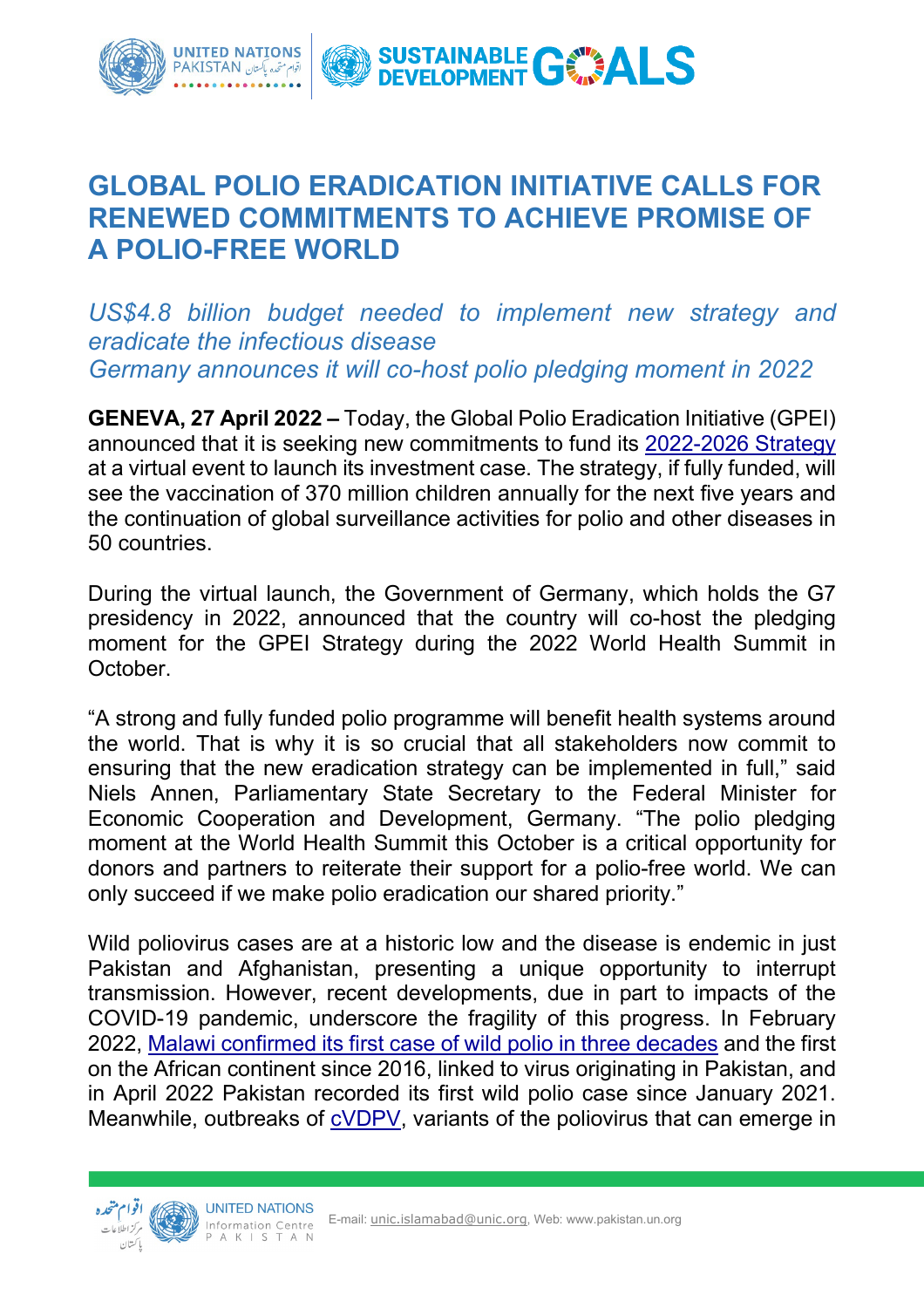

under-immunized communities, were recently detected in Israel and Ukraine and circulate in several countries in Africa and Asia.

The investment case outlines new modelling that shows achieving eradication could save an estimated US \$33.1 billion this century, compared to the price of controlling polio outbreaks. At the launch event, GPEI leaders and polioaffected countries urged renewed political and financial support to end polio and protect children and future generations from the paralysis it causes.

"Despite enormous progress, polio still paralyses far too many children around the world – and even one child is too many," said UNICEF Executive Director Catherine Russell. "We simply cannot allow another child to suffer from this devastating disease – not when we know how to prevent it. Not when we are so close. We must do whatever it takes to finish the fight – and achieve a poliofree world for every child."

"The re-emergence of polio in Malawi after three decades was a tragic reminder that until polio is wiped off the face of the earth, it can spread globally and harm children anywhere. I urge all countries to unite behind the Global Polio Eradication Initiative and ensure it has the support and resources it needs to end polio for everyone everywhere," said Hon. Khumbize Kandodo Chiponda MP, Minister of Health, Malawi.

The new eradication strategy centres on integrating polio activities with other essential health programs in affected countries, better reaching children in the highest risk communities who have never been vaccinated, and strengthening engagement with local leaders and influencers to build trust and vaccine acceptance.

"The children of Pakistan and Afghanistan deserve to live a life free of an incurable, paralyzing disease. With continued global support, we can make polio a disease of the past," said Dr Shahzad Baig, National Coordinator, Pakistan Polio Eradication Programme. "The polio programme is also working to increase overall health equity in the highest-risk communities by addressing area needs holistically, including by strengthening routine immunization, improving health facilities, and organizing health camps."

The investment case outlines how support for eradication efforts will enable essential health services in under-served communities and strengthen the world's defences against future health threats.

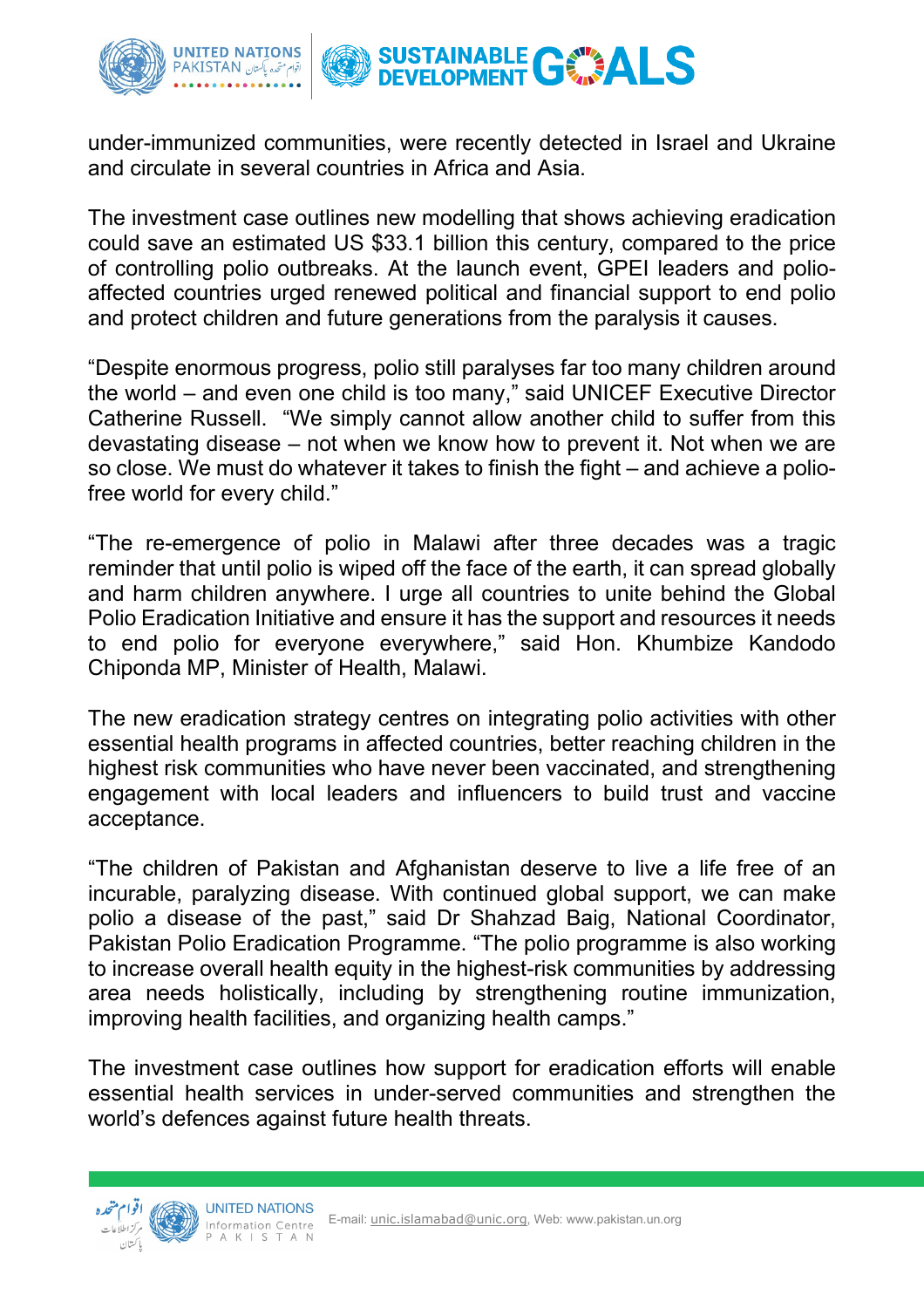

Since 2020, GPEI infrastructure and staff have provided critical support to governments as they respond to the COVID-19 pandemic, including by promoting COVID-safe practices, leveraging polio surveillance and lab networks to detect the virus, and assisting COVID-19 vaccination efforts through health worker trainings, community mobilization, data management and other activities.

"The global effort to consign polio to the history books will not only help to spare future generations from this devastating disease, but serve to strengthen health systems and health security," said Dr. Tedros Adhanom Ghebreyesus, WHO Director-General.

### **Additional quotes from the GPEI Investment Case:**

"We have the knowledge and tools to wipe polio off the face of the earth. GPEI needs the resources to take us the last mile to eradicating this awful disease. Investing in GPEI will also help us detect and respond to other health emergencies. We can't waver now. Let's all take this opportunity to fully support GPEI, and create a world in which no child is paralyzed by polio ever again," said Bill Gates, Co-chair, Bill & Melinda Gates Foundation.

"An investment in polio eradication goes further than fighting one disease. It is the ultimate investment in both equity and sustainability – it is for everyone and forever. An important component of GPEI's Strategy focuses on integrating the planning and coordination of polio activities and essential health services to reach zero-dose children who have never been immunized with routine vaccines, therefore contributing to the goals of the Immunization Agenda 2030." said Seth Berkley, Chief Executive Officer, Gavi, the Vaccine Alliance.

"Twenty million people are walking today because of polio vaccination, and we have learned, improved and innovated along the way. We are stronger and more resilient as we enter the last lap of this marathon to protect all future generations of the world's children from polio. Please join us; with our will and our collective resources, we can seize the unprecedented opportunity to cross the finish line that lies before us," said Mike McGovern, Chair, International PolioPlus Committee, Rotary International.

### **Media contacts:**

Oliver Rosenbauer Communications Officer, World Health Organization